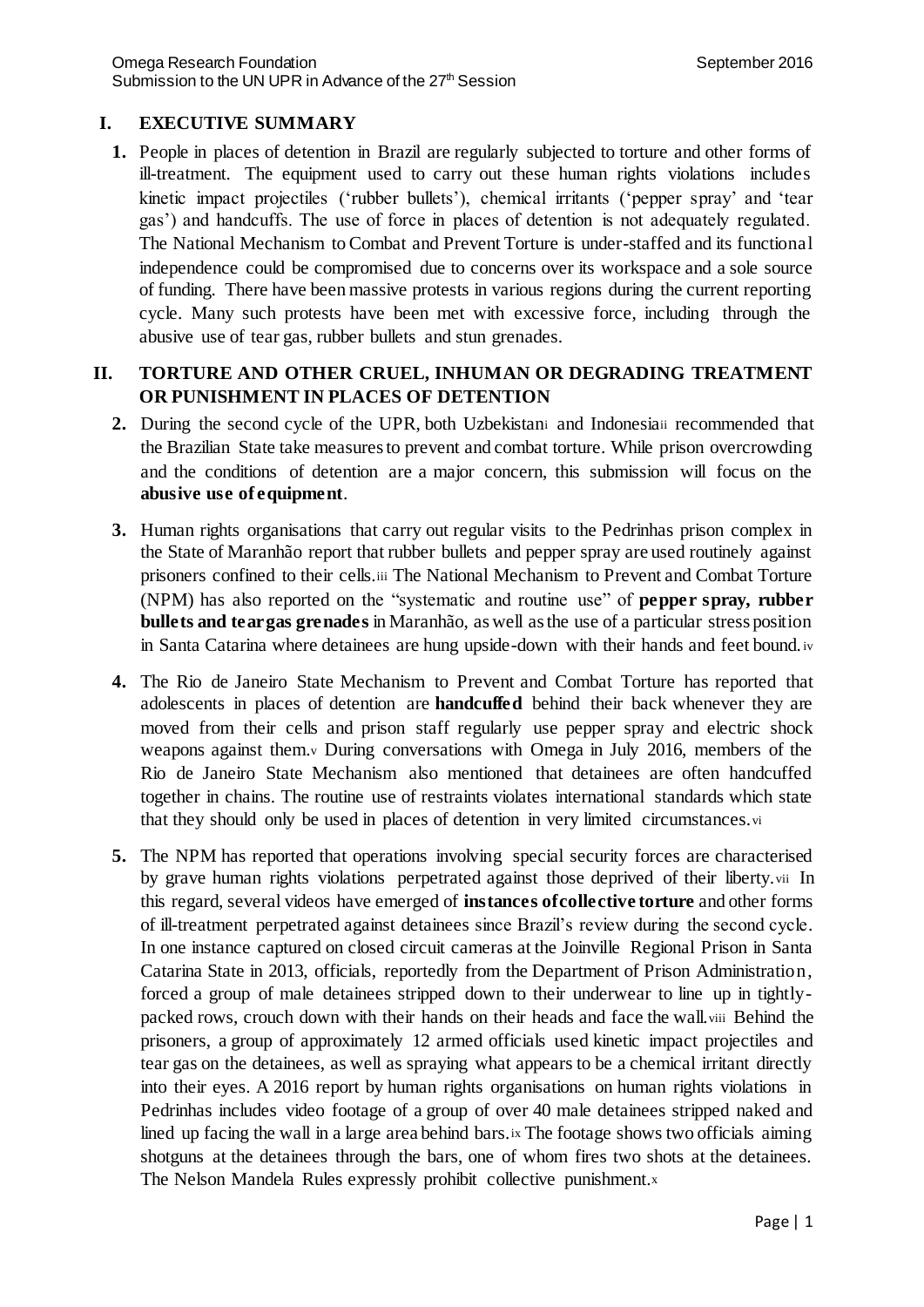**6.** In Brazil's review during the second cycle, the Czech Republic recommended that Brazil ensure that all prison and police officers that commit human rights violations are held accountable.xi Brazil also received recommendations on improving its police and prison systems in line with international human rights standards, xii and ensuring the protection of the human rights of all detainees.xiii When the NPM has asked about use of force protocols or rules setting out the circumstances under which special forces can enter places of detention in the states it has visited, prison governors have either said they are unaware of any such protocols or that existing protocols are ineffective due to having been developed by authorities whose work did not focus on the penitentiary system or public security. xiv The **absence of use of force protocols** contravenes the Basic Principles on the Use of Force and Firearms by Law Enforcement Officialsxv and facilitates a climate of impunity for human rights violations perpetrated against detainees.

## **III. INDEPENDENCE OF THE NATIONAL MECHANISM TO PREVENT AND COMBAT TORTURE**

**7.** During Brazil's review during the second cycle, Sweden,xvi the United Kingdomxvii and Denmarkxviii made recommendations concerning the independence, efficiency and autonomy of the NPM. The NPM is currently made up of 11 experts and two administrative assistants. Given the size of the country and the large number of people in places of detention, it is very difficult to see how such a small number of people can be expected to cover their mandate efficiently. Furthermore, Decree No. 8,154 provides that the Human Rights Ministry will provide the technical, financial and administrative assistance necessary for the functioning of the System to Combat and Prevent Torture.xix Under President Temer's administration, this Ministry has been dissolved and the Special Human Rights Secretariat operates within the Ministry of Justice and Citizenship. The fact that the Ministry of Justice is solely responsible for assigning to the NPM the resources it requires to carry out its mandate places the mechanism in a situation of vulnerability and could potentially jeopardise its functional independence. Furthermore, the NPM currently shares an open-plan office with staff from the Special Human Rights Secretariat. Such an arrangement is entirely unsuitable given the sensitive nature of the NPM's work.

### **IV. EXCESSIVE USE OF FORCE AGAINST PROTESTERS**

- **8.** There have been numerous massive protests in Brazil since its review during the second cycle of the UPR. These have included protests against public transport price increases, high levels of spending ahead of the 2014 World Cup and the 2016 Olympic Games, police violence, the impeachment of President Dilma Roussef and insufficient investment in public services. Many of these protests have been met by **excessive police violence**, including the abusive use of equipment such as tear gas, rubber bullets and stun grenades.xx The numerous instances of excessive use of force by police suggest that Spain's recommendationxxi to Brazil to revise the human rights training programmes for the security forces, emphasizing the use of force according to the criteria of necessity and proportionality, has not been implemented.
- **9.** Law enforcement officials in Brazil have used **rubber bullets** to repress peaceful protests when their use was unnecessary, disproportionate and dangerous. Of particular concern in this regard are the instances of rubber bullets being fired at the head or upper-body area, even when those targeted posed no threat and were not engaged in violence. For example, in October 2015 a Military Police Officer in Recife fired his shotgun at a protester from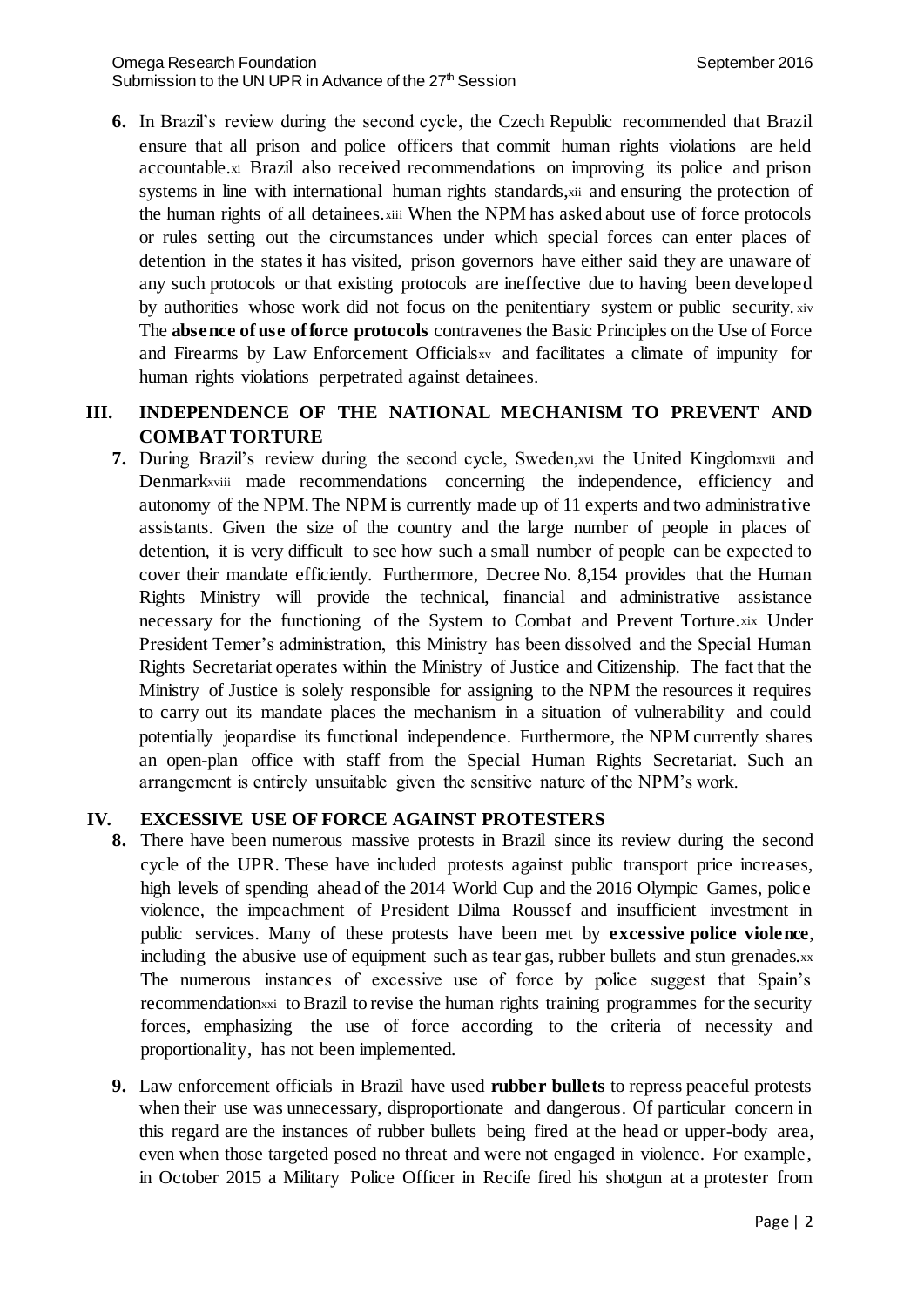point-blank range, hitting him in the shoulder, in retaliation after having his hat accidentally knocked off.xxii Another video captured in Belém on 4 September 2016 appears to show a police officer firing a shotgun, reportedly loaded with rubber bullets, at a peaceful protester from close range.xxiii

- **10.**In Brazil's examination during the second cycle of the UPR, France recommended that Brazil take measures to ensure the physical integrity of **journalists**,xxiv while the Czech Republic recommended that Brazil ensure all members of the police responsible for human rights violations and abuses are **held to account**.xxv In June 2013, the Inter-American Commission on Human Rights expressed concern over the excessive use of force used against journalists covering protests in São Paulo after journalists Fábio Braga, Giuliana Vallone and Sérgio Silva were reportedly hit in the face with rubber bullets fired by military police officers.xxvi On 10 August 2016, a Sao Paulo court refused Silva's action seeking compensation for the damages incurred, including the loss of sight in one eye.xxvii The court held that Silva had to assume responsibility for placing himself 'in the line of fire' between police and protesters.xxviii This judgment failed to consider the indiscriminate nature of the use of force and the trajectory of the shot fired, thereby contributing to the climate of impunity prevalent in Brazil for law enforcement officials who use excessive force.
- **11.** During workshops facilitated by the Omega Research Foundation in 2016, participants who monitor the use of force during public gatherings highlighted their concern at the serious injuries being caused by the indiscriminate use of **stun grenades** against protesters. When they explode stun grenades can release shrapnel and fragments with sufficient energy to cause death or serious injury. In 2013, student Vitor Aráujo lost sight in one eye after being hit by shrapnel from a stun grenade.xxix On 31 August 2016, Deborah Fabri was hit in the eye by shrapnel from a stun grenade and it is unlikely that she will regain sight in the injured eye.xxx Both of these instances occurred in Sao Paulo.
- **12.** There are numerous reports of **tear gas** being used against peaceful protesters in recent years. Sao Paulo Military Police have used tear gas against peaceful protesters on repeated occasions in the years that have elapsed since Brazil's last review.xxxi Amnesty International reported that the Military Police in Rio de Janeiro used tear gas in enclosed places at least three times in June and July 2013. In one instance, the director of a health centre alleged that military police officers 'threw tear gas bombs in the hallway of the hospital emergency room,' causing the gas to 'spread throughout the hospital'. xxxii Chemical irritants can cause death through asphyxiation or toxic poisoning, especially in confined spaces. Tear gas grenades and weapon fired tear gas should not be used in confined spaces or in the vicinity of people who face a heightened risk of serious injury if exposed to chemical irritant.
- **13.**The use of rubber bullets, tear gas and other **less lethal weapons is not sufficiently regulated** in Brazil. Furthermore, use of force protocols are often considered confidential. This is a barrier to the independent monitoring of the public use of force.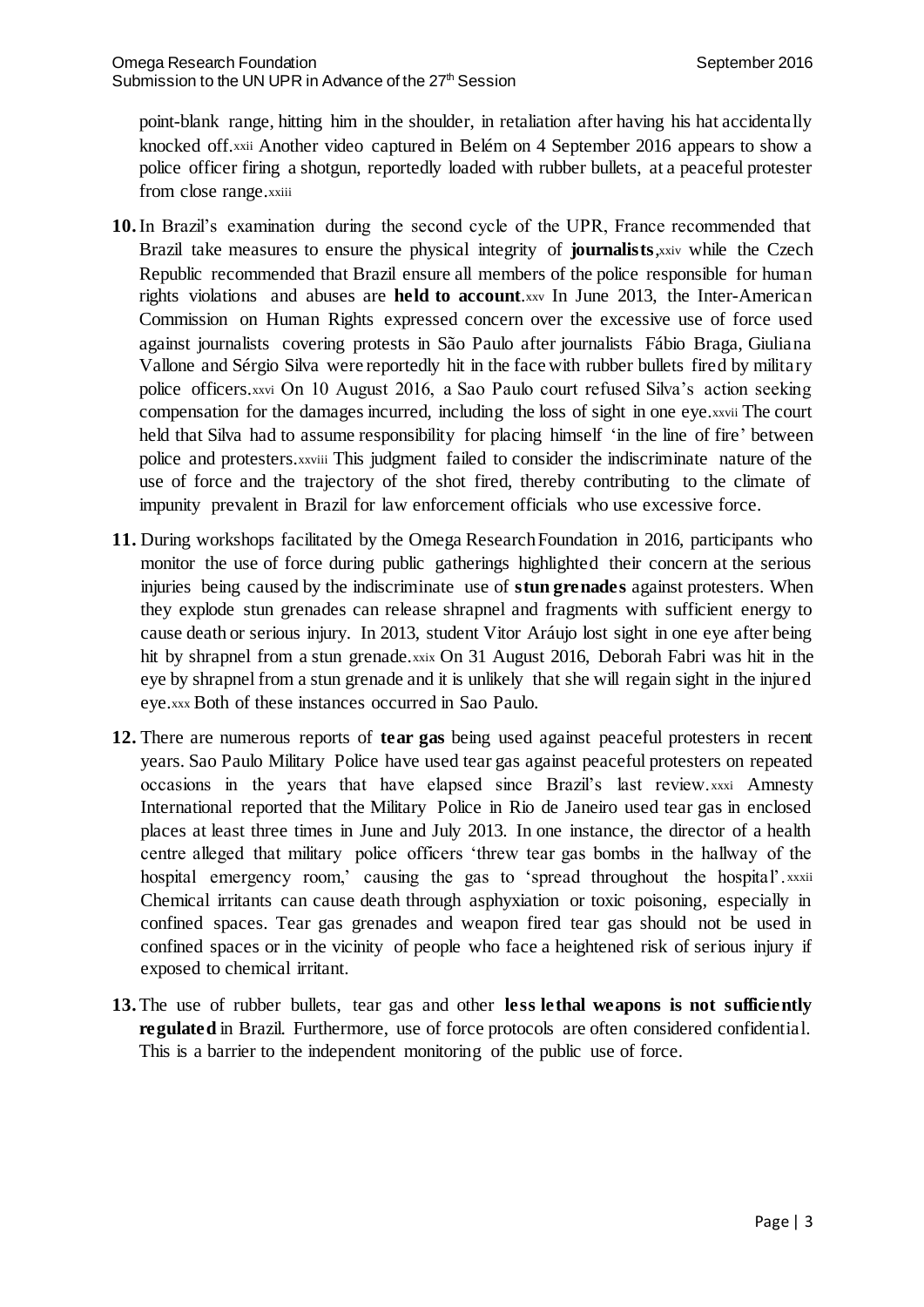#### **V. RECOMMENDATIONS FOR ACTION BY THE STATE UNDER REVIEW**

#### **Legal Framework Regulating the Public Use of Force**

- **14.**Ensure that the use of force is strictly regulated in accordance with international human rights standards in all situations, including in places of detention and during public gatherings. Use of force rules and regulations should be made accessible to the public.
- **15.**Invite relevant stakeholders including human rights monitoring bodies and nongovernmental organisations to actively participate in the creation of new use of force protocols and the improvement of existing ones.

### **Independence of the National Mechanism to Combat and Prevent Torture**

**16.**Take further measures to guarantee the functional independence of the NPM, including providing a workspace designated for the exclusive use of the mechanism, ensuring that the mechanism is provided with the human resources required to fulfil its mandate and expressly permitting the NPM to receive funds from sources independent from the Ministry of Justice.

### **Law Enforcement Equipment and Allegations of Misuse**

- **17.** Ensure that all firearms, less lethal weapons, restraints, and other uses of force, are used only in appropriate circumstances and in a manner likely to decrease the risk of unnecessary harm.
- **18.** Strictly control the design, transfer, selection and testing of all law enforcement equipment and ensure a thorough, independent review based on international human rights law and standards is carried out by independent medical, legal, police and other experts to ascertain whether the equipment is fit for use in law enforcement.
- **19.** Prohibit the use of stun grenades for crowd control purposes given their indiscriminate nature and the serious injuries that these explosive munitions can cause.
- **20.**Ensure that all law enforcement personnel, including prison staff, has access to regular training on the use of equipment. This training should be human rights- and scenario based, prioritising the use of peaceful means to resolve situations where possible and requiring officials to attain a minimum level of competency before being issued with equipment.
- **21.** Fully investigate all alleged incidents of torture and other cruel, inhuman or degrading treatment or punishment, ensuring all perpetrators including superior officers are held accountable for their actions. In the interest of transparency and accountability, all results of such investigations and any penalties imposed should be made publicly available.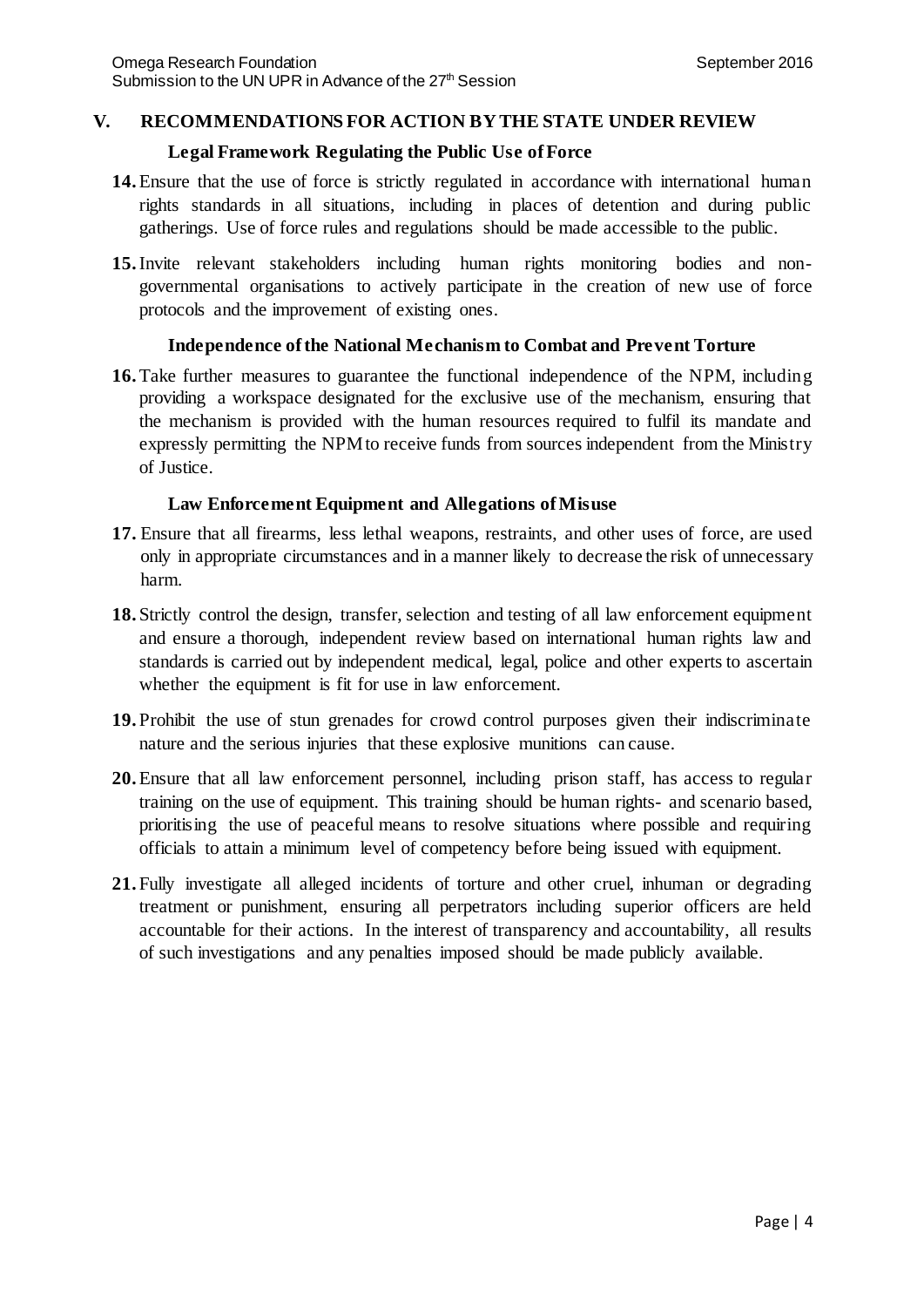http://www.conectas.org/en/actions/justice/news/42596-ongoing-violation-two-years-since-the-crisis-inpedrinhas [accessed 12 September 2016].

iv National Mechanism to Prevent and Combat Torture, *Annual Report 2015-2016*, Brasilia 2016, para. 78.

<sup>v</sup> Rio de Janeiro State Mechanism to Prevent and Combat Torture, Annual Report 2015, Rio de Janeiro 2016, p. 83.

vi UN Standard Minimum Rules for the Treatment of Prisoners (the 'Nelson Mandela Rules'), adopted by the UNGA on 17 December 2015, UN Doc. A/Res/70/175, Rule 47.

vii National Mechanism to Prevent and Combat Torture, *Annual Report 2015-2016*, Brasilia 2016, paras. 79-80. viii Roelton Maciel, 'Vídeo: tortura é registrada por câmeras de segurança no presídio de Joinville,' *Anotícia*, 02/02/2013, <http://anoticia.clicrbs.com.br/sc/seguranca/noticia/2013/02/video-tortura-e-registrada-

porcameras-de-seguranca-no-presidio-de-joinville-4032160.html> [accessed 12 September 2016].

ix Conectas, Sociedade Maranhense de Direitos Humanos, OAB-MA and Justiça Global,*Ongoing violation: two years since the crisis in Pedrinhas*, Chapter Two, see min. 1:30 - 1:40 of video, available at

http://www.conectas.org/en/actions/justice/news/45707-torture-and-mistreatment[accessed 12 September 2016].

<sup>x</sup> Nelson Mandela Rules, Rule 43 (1)(e).

 $\overline{a}$ 

xi A/HRC/21/11 - Para. 119.122 & A/HRC/21/11/Add.1 - Para. 15.

xii Holy See, A/HRC/21/11 - Para. 119.110 & A/HRC/21/11/Add.1 - Para. 15.

xiii Italy, A/HRC/21/11 - Para. 119.78& A/HRC/21/11/Add.1 - Para. 15; Slovenia, A/HRC/21/11 - Para. 119.68& A/HRC/21/11/Add.1 - Para. 15.

xiv National Mechanism to Prevent and Combat Torture, *Annual Report 2015-2016*, Brasilia 2016, para. 84. xv United Nations Basic Principles on the Use of Force and Firearms by Law Enforcement Officials (UN BPUFF), Adopted by the Eighth United Nations Congress on the Prevention of Crime and the Treatment of Offenders, Havana, Cuba, 27 August to 7 September 1990, Principle 1.

xvi A/HRC/21/11 - Para. 119.11& A/HRC/21/11/Add.1 - Para. 15

xvii A/HRC/21/11 - Para. 119.12 & A/HRC/21/11/Add.1 - Para. 16

xviii A/HRC/21/11 - Para. 119.14 & A/HRC/21/11/Add.1 - Para. 15

xix Article 18 of Decree No. 8,154, of 16 December 2013, regulating the functioning of the National System to Prevent and Combat Torture, the composition and functioning of the National Committee to Prevent and Combat Torture and providing for the National Mechanism to Prevent and Combat Torture.

xx See, for example, Amnesty International, *'They Use a Strategy of Fear': Protecting the Right to Protest in Brazil*, 2014, available at https://www.amnesty.org/en/documents/AMR19/005/2014/en/ [accessed 8 September 2016] and Human Rights Watch, "Brazil: Guarantee Protesters' Rights," 7 September 2016, available at https://www.hrw.org/news/2016/09/07/brazil-guarantee-protesters-rights[accessed 8 September 2016].

xxi A/HRC/21/11 - Para. 119.65 & A/HRC/21/11/Add.1 - Para. 15.

xxii See Robert Mackey, 'Brazilian Protester Shot With Rubber Bullet for Knocking Officer's Cap Off', *New York Times*, 2 October 2015, available at http://www.nytimes.com/2015/10/03/world/americas/brazilian-protestershot-with-rubber-bullet-for-knocking-officers-cap-off.html [accessed 8 September 2016].

xxiii See 'OAB-PA denuncia violência da PM durante manifestação em Belém', *Globo*, 6 September 2016, available at http://g1.globo.com/pa/para/noticia/2016/09/oab-pa-denuncia-violencia-da-pm-durantemanifestacao-em-belem.html [accessed 8 September 2016].

xxiv A/HRC/21/11 - Para. 119.89& A/HRC/21/11/Add.1 - Para. 13.

xxv A/HRC/21/11 - Para. 119.122 & A/HRC/21/11/Add.1 - Para. 15.

xxvi Inter-American Commission on Human Rights, 'IACHR Expresses Concern over Arrests and Attacks on Demonstrators and Journalists during Protests in Brazil,' 20 June 2013, available

athttp://www.oas.org/en/iachr/media\_center/PReleases/2013/044.asp [accessed 8 September 2016]. xxvii Article 19, 'Responsabilizar fotógrafo por ferimento é incentivar novas violações,' 19 August 2016, available at http://artigo19.org/blog/2016/08/19/responsabilizar-fotografo-por-ferimento-e-incentivar-novasviolacoes/[accessed 8 September 2016}.

<sup>i</sup> A/HRC/21/11 - Para. 119.63 & A/HRC/21/11/Add.1 - Para. 15.

ii A/HRC/21/11 - Para. 119.64 & A/HRC/21/11/Add.1 - Para. 15.

iii Conectas, Sociedade Maranhense de Direitos Humanos, OAB-MA and JustiçaGlobal, *Ongoing violation: two years since the crisis in Pedrinhas*, 16 March 2016, available at